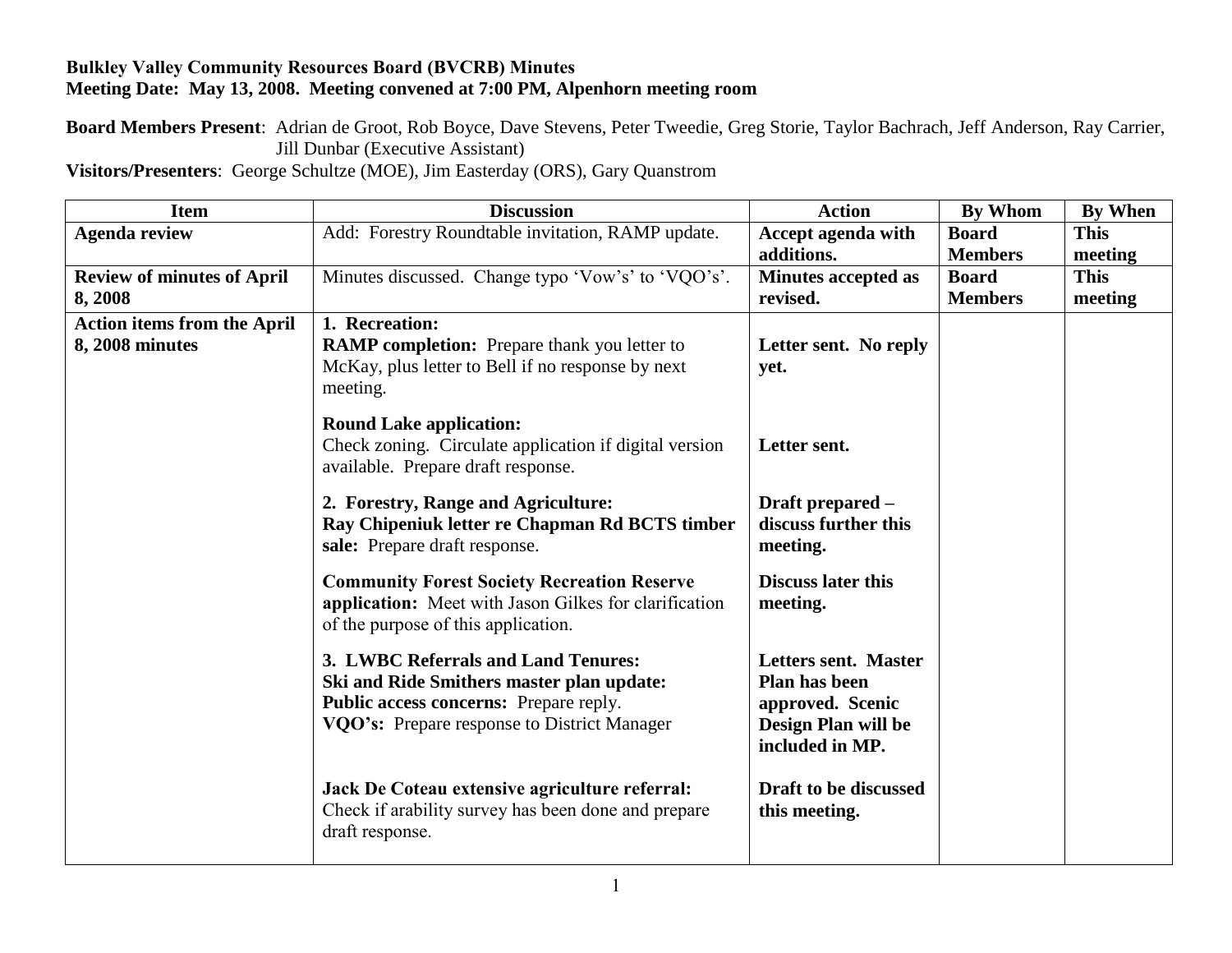| <b>Item</b>                                                                     | <b>Discussion</b>                                                                                                                                                                                                                                                                                                                                        | <b>Action</b>                                                                | <b>By Whom</b>                                   | <b>By When</b> |
|---------------------------------------------------------------------------------|----------------------------------------------------------------------------------------------------------------------------------------------------------------------------------------------------------------------------------------------------------------------------------------------------------------------------------------------------------|------------------------------------------------------------------------------|--------------------------------------------------|----------------|
|                                                                                 | 4. New Member Selection: Initiate the recruitment                                                                                                                                                                                                                                                                                                        | <b>Recruitment notices</b>                                                   |                                                  |                |
|                                                                                 | process.                                                                                                                                                                                                                                                                                                                                                 | have gone out.                                                               |                                                  |                |
| <b>Presentation on Telkwa</b><br><b>Caribou Herd, George</b><br><b>Schultze</b> | George gave an overview of caribou species, ranges,<br>and habitat use. The range of the Telkwa herd was<br>once much larger than it is now. The Telkwa<br>Mountains Caribou Recovery Plan was initiated in<br>1998 when it was discovered that the herd was<br>extremely small. The LRMP includes commitment to                                         | George will provide<br>copy of full<br>presentation for<br>those interested. | <b>Dave Stevens</b><br>will circulate<br>copies. |                |
|                                                                                 | caribou management. Current population is about 95<br>and is listed as threatened. Goal is stable population of<br>about 100 animals. The Voluntary Recreation Access<br>Management Group was formed in 2001. Wildlife<br>Habitat Management Area status would allow for more<br>control over impacts such as recreation use and mineral<br>exploration. |                                                                              |                                                  |                |
| <b>Subcommittee</b>                                                             | 1. Mining and Energy Development:                                                                                                                                                                                                                                                                                                                        |                                                                              |                                                  |                |
| Reports/Issues/Correspond-<br>ence                                              | Rob: Next PLC meeting Thursday May 15. When and<br>if application proceeds, a new community advisory<br>panel would need to be struck.                                                                                                                                                                                                                   |                                                                              |                                                  |                |
|                                                                                 | 2. Recreation: RAMP completion: No reply from<br>Pat Bell has been received to date.                                                                                                                                                                                                                                                                     |                                                                              |                                                  |                |
|                                                                                 | 3. Forestry, Range and Agriculture:<br>Forestry Roundtable meeting, May 21 - Greg will<br>attend, and may make submission on behalf of<br>BVCRB; Peter will consider attending as well.                                                                                                                                                                  | Attend on behalf of<br><b>BVCRB.</b>                                         | Greg<br><b>Storie</b>                            | May 21         |
|                                                                                 | 4. LWBC Referrals and Land Tenures:<br>Jack De Coteau extensive agriculture referral:<br>No further comments on letter.                                                                                                                                                                                                                                  | <b>Finalize and send</b><br>letter.                                          | <b>Dave</b><br><b>Stevens</b>                    |                |
|                                                                                 | Ray Chipeniuk letter re Chapman Rd BCTS timber<br>sale:                                                                                                                                                                                                                                                                                                  | Send letter as is if no<br>further comments<br>within next few days.         | <b>Peter</b><br><b>Tweedie</b>                   |                |